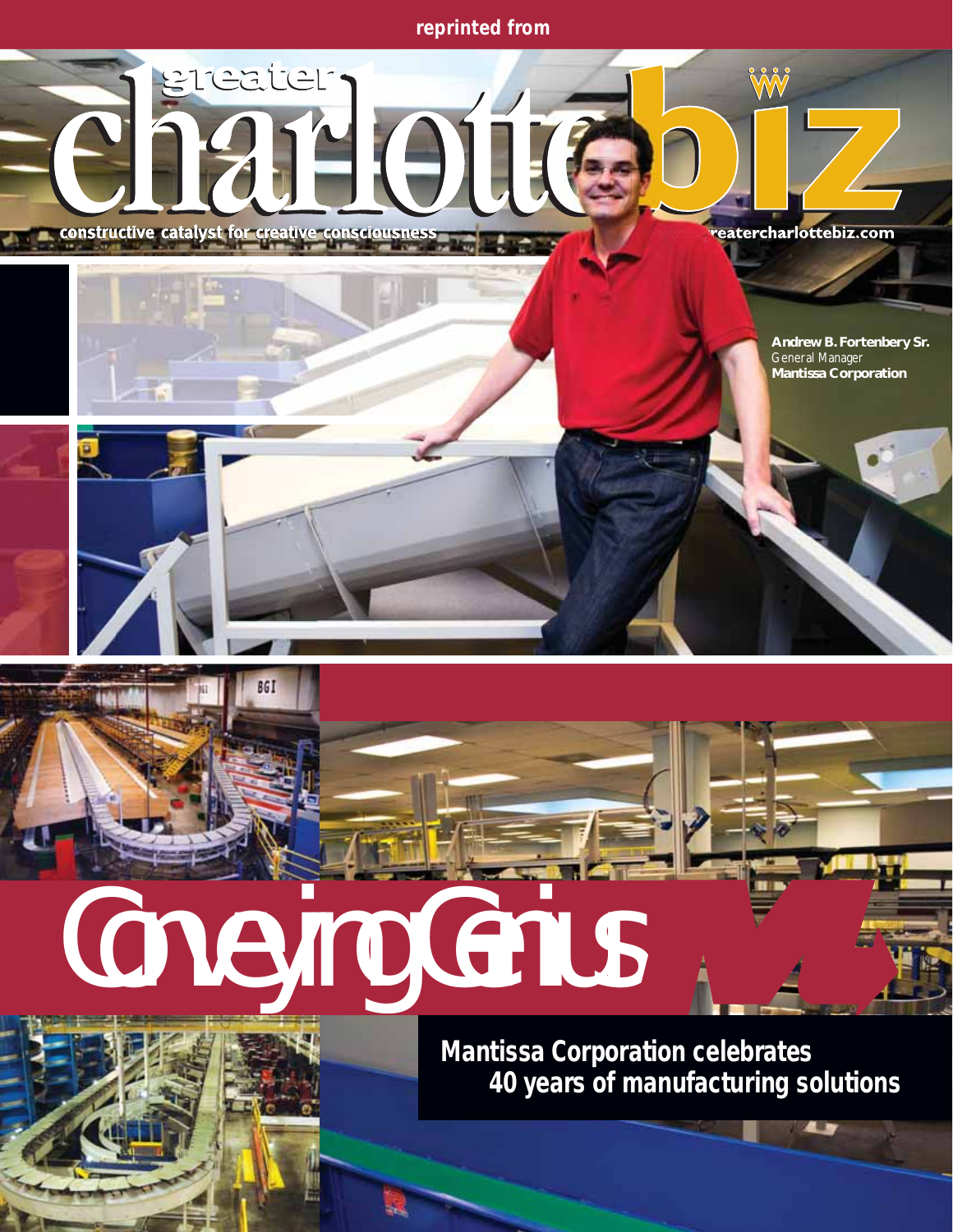## Conveying Genius

f you've ever worn a pair of New Balance shoes, driven on a set of Bridgestone tires, or<br>received a package via UPS, then you have benefited from Mantissa Corporation's inge-<br>nuity. Mantissa's solutions support material ha f you've ever worn a pair of New Balance shoes, driven on a set of Bridgestone tires, or received a package via UPS, then you have benefited from Mantissa Corporation's ingenuity. Mantissa's solutions support material handling all over the world, from *Fortune 500* companies in the U.S. to China.

While most of North Carolina's manufacturing has migrated overseas in the past in product innovation and staying ahead of the curve to provide manufacturing solutions has recently helped propel it onto the international stage.

Mantissa manufactures high-speed sorting conveyor systems and helps companies engineer material handling solutions that can move, sort and distribute everything from clothing to luggage to newspapers.

A typical Mantissa solution consists of a combination of fast conveyer belts, trays and discharge chutes. As product is transported through a facility it all arrives at the Mantissa sorter trays, which are arranged in a train-like fashion and operate along a track. Then patented control systems automatically sort and distribute material into chutes for further processing. Basically, the equipment looks like an 800-foot racetrack inside a commercial building.

The company's signature high-speed tilt tray sorter, the Scorpion II, can carry loads up to 125 lbs. per tray and can handle a wide variety of materials in 20 available tray styles. The Scorpion II boasts the most energy efficient drive system in the world, low noise and extreme dependability, and represents one of over 30 patents Mantissa holds today.

One of the company's most ingenious visions resides in an unassuming brick building just off South Tryon Street. It is a multi-million dollar state-of-the-art working model of an airport baggage handling system. Its sister system is installed near the Beijing Capital International Airport, and dignitaries from around the world visit both locations to have a look.

The model demonstrates a crucial element of Mantissa's value proposition: They're not just manufacturers—they're solutions providers. This vast baggage retrieval system is a wonder of not only engineering and manufacturing, but also the ingenuity to bring together conveyers, controls, and all the other pieces required to meet the exact needs and specifications of a particular customer. And Mantissa carries through to the installation and maintenance service to ensure every solution operates consistently at peak potential.

*Mantissa Corporation celebrates 40 years of manufacturing solutions*



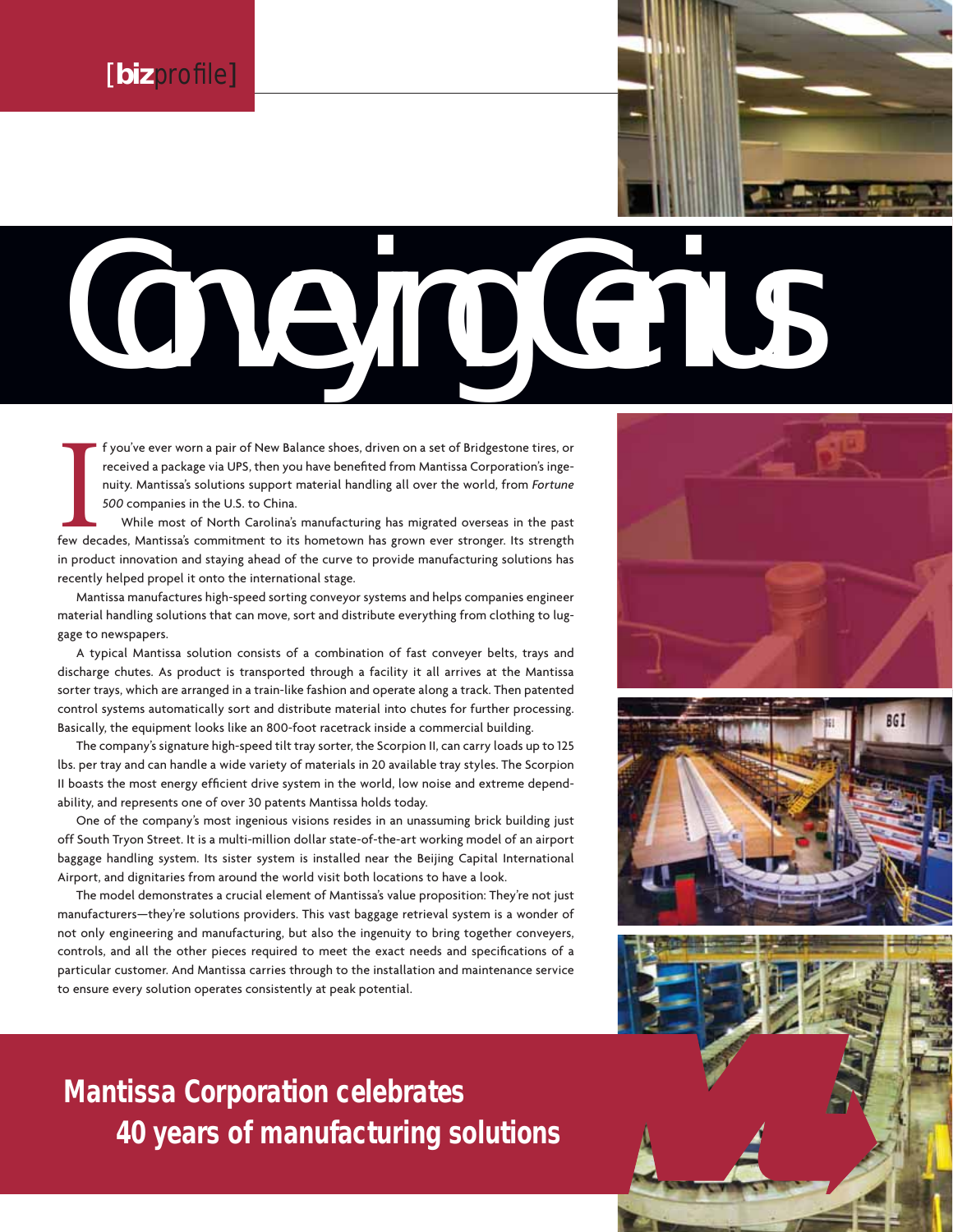A typical Mantissa solution consists of a combination of fast conveyer belts, trays and discharge chutes. As product is transported through a facility it all arrives at the Mantissa sorter trays, which are arranged in a train-like fashion and operate along a track. Then patented control systems automatically sort and distribute material into chutes for further processing. Basically, the equipment looks like an 800-foot racetrack inside a commercial building.



Supporting Mantissa's distinguished position in the manufacturing industry, are the "mad scientist" David Fortenbery, his sister Megan McCormick the "financial wizard and top negotiator," and David's passionate son Andrew, who all talk with their hands and tell stories about the Mighty Goddess of War and petty pilferage of prophylactics, yet can solder a circuit board, balance the books and program a computer as the need arises.

David founded the company by accident in 1972, with four ball bearings and a book on mathematics. But he says it never would have happened without his father John. John Fortenbery had been a pilot in WWII, and came home and earned a mechanical engineering degree on the GI Bill. After that, he designed conveyer systems for Logan Company, a major material handling company at the time.

In the 1950s, as David tells it, John "got a wild hair to go into sales" and moved his family to Charlotte to head up a new sales division for Logan covering the Carolinas. One might argue that wild hairs grow thick in the family, but regardless of his original motivation, the move allowed John to return to his first love—flying.

He purchased an airplane and used it to quickly cover—and insert himself into—his new sales territory. Thanks to his travels, he learned more about the material handling needs of his customers than anyone else.

David, who had been a teenager at the time of the move, majored in chemistry at UNC Chapel Hill and later joined the Air Force. He was stationed in Germany when Andrew was born, but ultimately came back to Charlotte to work with his father.

Mantissa has been propelled onto the international stage, where it operates as one of only a couple companies in the world that manufacture high-speed sortation equipment. Currently, the company has projects being installed in China, Korea and Qatar. Still, the culture inside the company retains the "mad scientist" air that originated with its eccentric leader.

Before long, David and John were working side by side providing sales, engineering, delivery, and installation of Logan products. Then, the big moment arrived.

It was a Friday night in 1972. David had just settled down to enjoy a relaxing book of mathematics, when the phone rang. A Logan customer in South Carolina desperately needed ball bearings in order to repair a conveyer that had shut down, leaving an entire weekend shift sitting idle. David knew that ordering the parts would take over a week, and the customer was desperate.

"Give me five minutes and I'll call you back," he said. It just happened that he had a pair of ball bearing samples in a briefcase that he carried with him on sales calls. And, as luck would have it, his father had a similar briefcase with a matching pair.

Back on the phone, the customer was

ecstatic. He told David he'd send him a check for \$500 on Monday morning and asked for the name of his company.

David recalls: "I panicked. There was no company. My eyes landed on the math book. It read, 'A logarithm consists of two components. To the left of the decimal is the characteristic, and to the right of the decimal is the mantissa.' I told him to make the check out to Mantissa Corporation."

From that point on, all installations were performed by Mantissa Corporation. With John's mechanical abilities and salesmanship, and David's work ethic and installation genius, the company was on its way.

## **Advent of Computers**

Meanwhile, technology was changing rapidly and David got interested in the potential of computers. The company had already invested in CAD (Computer-Aided Design) software for planning systems, and although no one else was doing it, David became convinced that a computer could be programmed to run the controls for the entire system.

At that time, sortation control devices could cost hundreds of thousands of dollars—a large portion of a project's budget. If a computer could do the same job for \$5,000, it would be a game-changer.

In 1985, David convinced Mr. Alvin Levine of the Pic N Pay Shoe Company it could be done, and sold him the world's first computer-controlled high-speed sortation device for its distribution center in Matthews, N.C.

As it turned out, that was not a simple proposition. First, Logan Company wouldn't sell the system; they said it couldn't be done, and they wouldn't stand behind it. So David ordered ➤